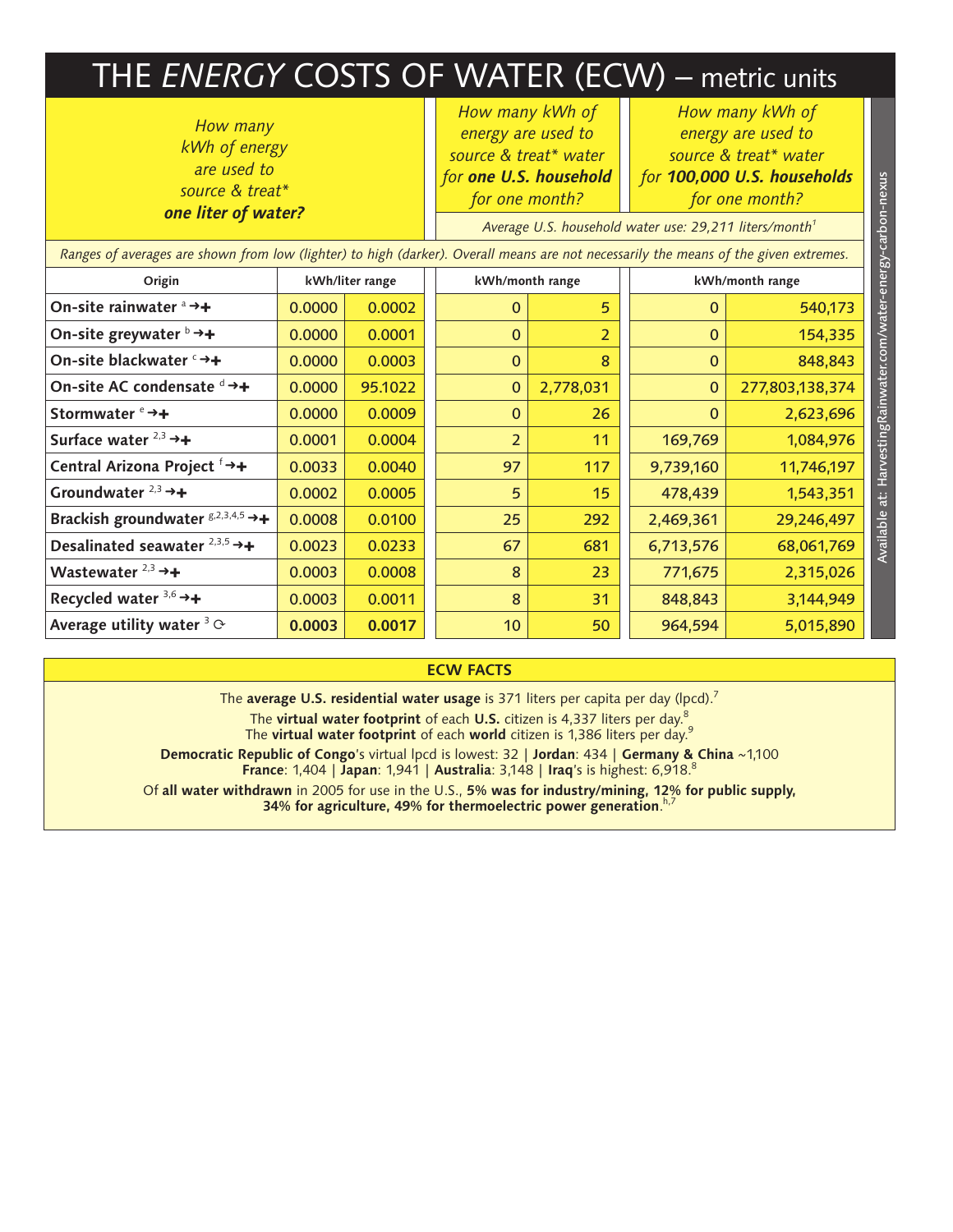## **ECW NOTES**

\***Sourcing** (**➜**) includes pumping from aquifer, surface source, ocean, wastewater facility, etc, to treatment plant only. **Treatment** (**✚**) includes raw-water treatment to potable standards, or wastewater to discharge standards. **Lifecycle** ( $\circ$ ) means  $\rightarrow$  plus  $\leftrightarrow$  plus distribution to end-user & wastewater collection, treatment, & discharge.

Energy costs of infrastructure (tank & pump manufacture, canal & building construction, etc) relevant to water sources are beyond intended scope of this resource, & are not included herein.

Range in kWh/liter is due to pumping distance, depth, & quality of source water, &/or variations in equipment/processes (e.g., 0.0035–0.0069 kWh is used to lift 1 liter of water 1,000 meters).<sup>3</sup>

- **a.** Energy use is zero for gravity-fed untreated rainwater systems. High end is calculated with Flotec 559W shallow-well jet pump lifting water 0–1.5 m at 54.5 liters/minute<sup>10</sup> & UV system treating to NSF/EPA standards using a Sterilight Silver S12Q-PA<sup>11</sup> or a Trojan UV Max IHS12-D4.12
- **b.** Energy use is zero for gravity-fed greywater systems. High end was calculated based on EcoVort 650W dirty-water pump lifting water 1.5 m at 212 liters/minute.
- **c.** Energy use is zero for gravity-fed & -discharged septic tanks & leachfields. The high end of range is for lagoons or ponds with oxidation.<sup>14</sup>
- **d.** Energy use is zero for passive harvest (secondary to normal operation of air conditioner (AC)). Cost rises dramatically for active harvest (if AC is installed or run primarily to harvest condensate).

Energy intensity = energy use  $\div$  condensate yield. For 7- to 10.5-kW central AC system, energy use: 1.4–3.6 kW/hour;<sup>15</sup> condensate yield in dry air: 0.04–0.08 liters/hour; in humid air: 0.4–0.8 liters/hour.16

 Range includes dry air: 2–10 kWh/liter, humid air: 18–95 kWh/liter. Values are for chemical-free AC, not cooling tower. Indoor & outdoor humidity & temperature, SEER rating, etc, affect kWh/liter.

- **e.** Zero value is for gravity-fed stormwater in separated storm & sewer systems (MS4). High value is for combined storm & sewer overflow systems (CSO), where stormwater is treated at wastewater treatment plant & often pumped from deep underground storage. Values for MS4 in low-lying areas (prone to flooding & requiring stormwater pumping stations) would fall within given range.<sup>17</sup>
- **f.** Central Arizona Project (CAP) diverts water from Colorado River near Lake Havasu to supply central & southern Arizona. The given statistics for southern Arizona are 4–5 times higher than energy intensity of water delivered to central Arizona, due to increased treatment & pumping.<sup>18</sup> Higher value includes proportionally small kWh usage to distribute treated water to end-users.<sup>19</sup>
- **g.** Definition of brackish groundwater varies by source. Broadly, it is groundwater containing 500–30,000 mg/liter of TDS (total dissolved solids)—more salty than freshwater, less salty than seawater.<sup>2</sup>
- **h.** A large percentage of water withdrawn for power generation is typically returned to its source, but the volume of withdrawal matters: If the quantity of water isn't available, the power plant will have to shut down. Also when water is withdrawn for one use, it is then unavailable for others, such as municipal water supply & environmental needs.<sup>2</sup>

CREDITS: Brad Lancaster, Resource concept, oversight | LeeAnn Lane, Research | Megan Hartman, Research, resource creation | Brandy Lellou & Valerie Strassberg, NV-OC.org, Research, peer review